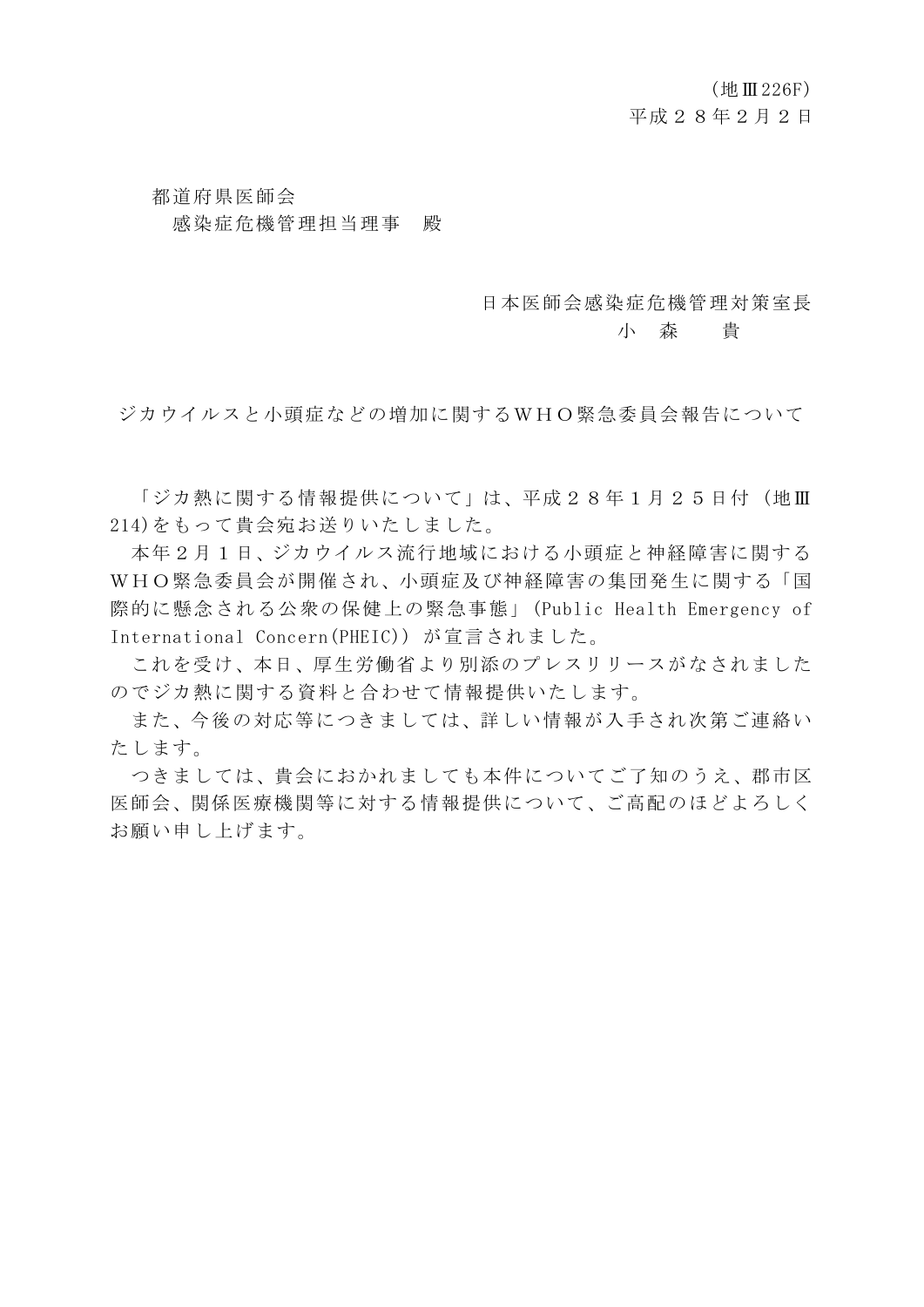

平成 28 年 2 月 2 日 【照会先】 厚生労働省健康局結核感染症課 感染症情報管理室長 宮川 昭二(内線 2387) 課長補佐 中谷 祐貴子(内線 2373) (代表番号) 03(5253)1111

報道関係者 各位

### ジカウイルスと小頭症などの増加に関する WHO 緊急委員会報告について

昨日(1日)、ジカウイルス流行地域における小頭症と神経障害に関する WHO 緊急委員 会が開催され、別添のとおり、小頭症及び神経障害の集団発生に関する「国際的に懸念され る公衆の保健上の緊急事態」(Public Health Emergency of International Concern(PHEIC)) が宣言されました。

《宣言の概要》

(小頭症・神経障害への対応)

- ・特にジカウイルスの伝播が観られる地域及びそのリスクのある地域において、小頭症及びギラ ンバレー症候群に関するサーベイランスの標準化及び強化
- ・小頭症及び神経障害の集団発生について、ジカウイルス及びその他の因子等との因果関係に 関する研究

上記対応に加え、妊婦等へのジカウイルス感染対策を進める必要性から、予防的措置とし て、

- (1)ジカウイルス感染症のサーベイランスの強化等の流行対策
- (2)ワクチン、治療法及び診断法に係る研究開発等長期的対策
- (3)流行地域への渡航者に対する注意喚起等
- (4)情報共有

《今後の日本の対応》

- ① 感染症法及び検疫法への位置づけ、届出基準等の検討(政省令改正)
- ② 日本医師会を通じ、臨床情報を医療機関等へ周知
- ③ 自治体及び検疫所における検査体制の整備
- ④ 蚊媒介感染症の対応・対策の手引き(自治体向け)と医療機関向けの診療ガイドライン の改訂
- ⑤ 自治体及び医療関係者向けの研修会の開催
- ⑥ 治療・予防法の研究開発

別添:WHO statement on the first meeting of the International Health Regulations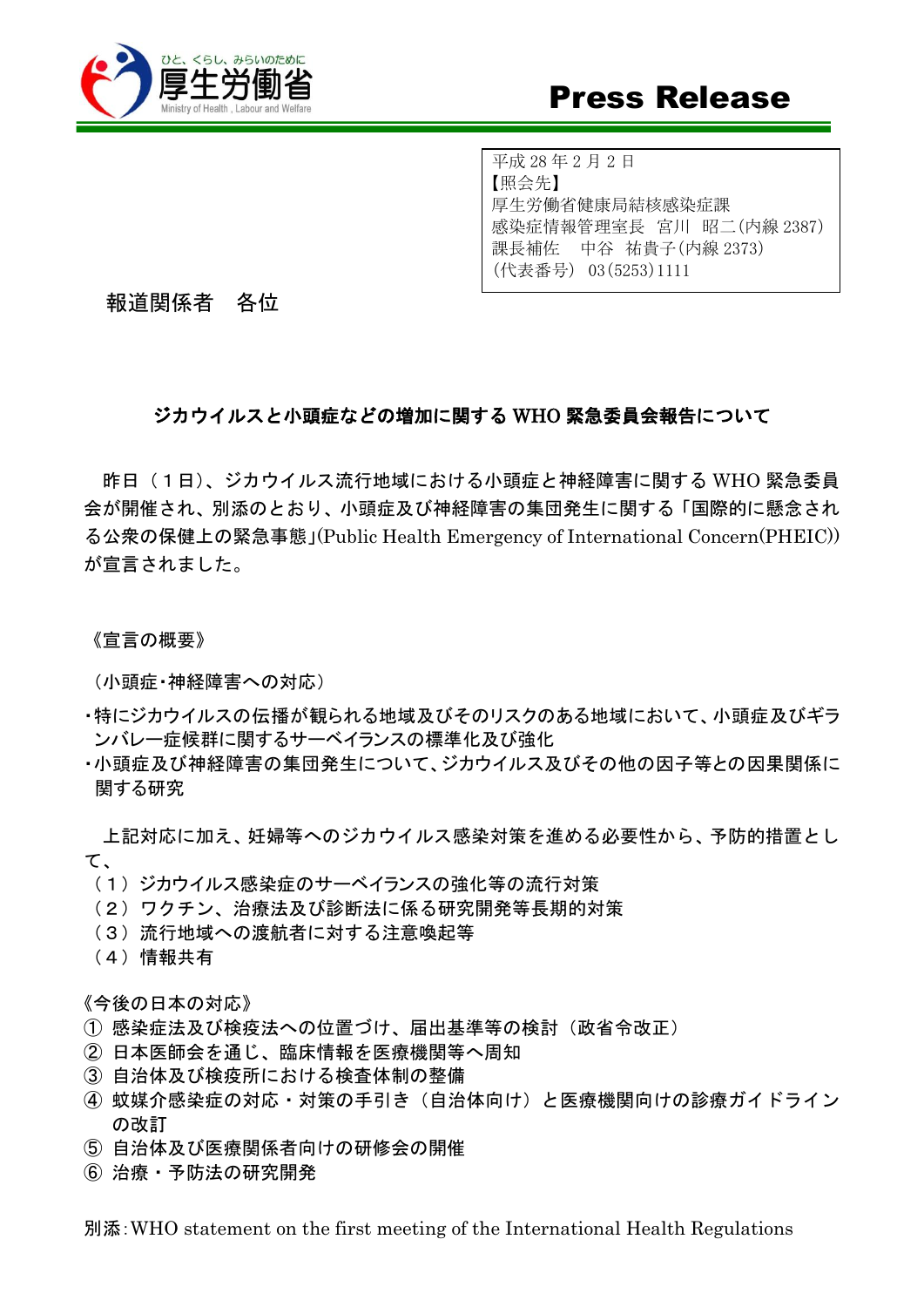### **WHO statement on the first meeting of the International Health Regulations (2005) (IHR(2005) Emergency Committee on Zika virus and observed increase in neurological disorders and neonatal malformations**

#### 1 February 2016

The first meeting of the Emergency Committee (EC) convened by the Director-General under the International Health Regulations (2005) (IHR 2005) regarding clusters of microcephaly cases and other neurologic disorders in some areas affected by Zika virus was held by teleconference on 1 February 2016, from 1310 to 1655 Central European Time.

The WHO Secretariat briefed the Committee on the clusters of microcephaly and Guillain-Barré Syndrome (GBS) that have been temporally associated with Zika virus transmission in some settings. The Committee was provided additional data on the current understanding of the history of Zika virus, its spread, clinical presentation and epidemiology.

The following States Parties provided information on a potential association between microcephaly and/or neurological disorders and Zika virus disease: Brazil, France, United States of America, and El Salvador.

The Committee advised that the recent cluster of microcephaly cases and other neurologic disorders reported in Brazil, following a similar cluster in French Polynesia in 2014, constitutes a Public Health Emergency of International Concern (PHEIC).

The Committee provided the following advice to the Director-General for her consideration to address the PHEIC (clusters of microcephaly and neurologic disorders) and their possible association with Zika virus, in accordance with IHR (2005).

Microcephaly and neurologic disorders:

- Surveillance for microcephaly and GBS should be standardized and enhanced, particularly in areas of known Zika virus transmission and areas at risk of such transmission,
- Research into the etiology of new clusters of microcephaly and neurologic disorders should be intensified to determine whether there is a causative link to Zika virus and/or other factors or co-factors.

As these clusters have occurred in areas newly infected with Zika virus, and in keeping with good public health practice and the absence of another explanation for these clusters, the Committee highlights the importance of aggressive measures to reduce infection with Zika virus, particularly among pregnant women and women of childbearing age.

As a precautionary measure, the Committee made the following additional recommendations:

Zika Virus Transmission:

- Surveillance for Zika virus infection should be enhanced, with the dissemination of standard case definitions and diagnostics to at-risk areas,
- The development of new diagnostics for Zika virus infection should be prioritized to facilitate surveillance and control measures,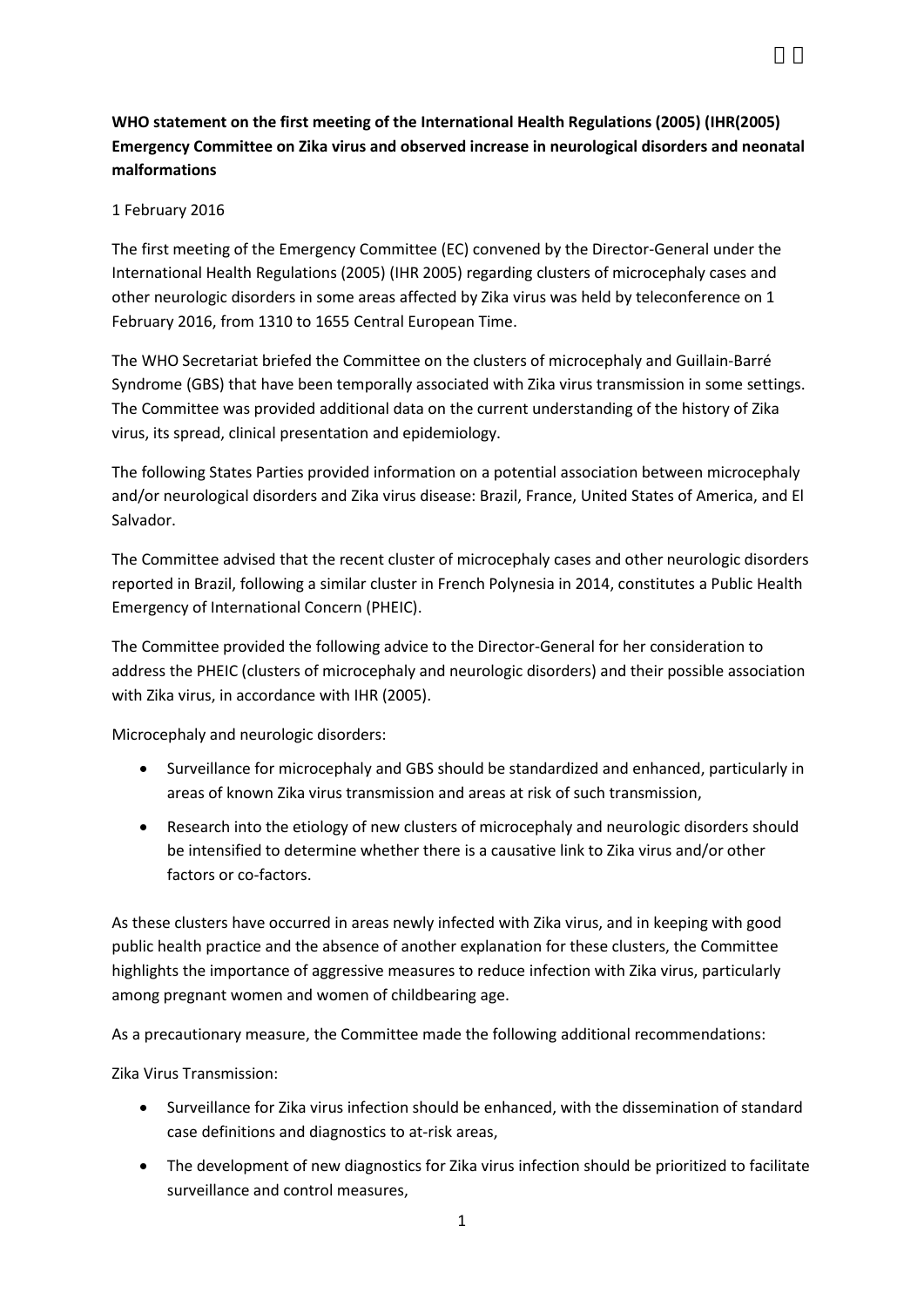- Risk communications should be enhanced in countries with Zika virus transmission to address population concerns, enhance community engagement, improve reporting, and ensure application of vector control and personal protective measures,
- Vector control measures and appropriate personal protective measures should be aggressively promoted and implemented to reduce the risk of exposure to Zika virus,
- Attention should be given to ensuring women of childbearing age and particularly pregnant women have the necessary information and materials to reduce risk of exposure,
- Pregnant women who have been exposed to Zika virus should be counselled and followed for birth outcomes based on the best available information and national practice and policies,

#### Longer-term Measures

- Appropriate research and development efforts should be intensified for Zika virus vaccines, therapeutics and diagnostics.
- In areas of known Zika virus transmission health services should be prepared for potential increases in neurological syndromes and/or congenital malformations.

#### Travel Measures

- There should be no restrictions on travel or trade with countries, areas and/or territories with Zika virus transmission,
- Travellers to areas with Zika virus transmission should be provided with up to date advice on potential risks and appropriate measures to reduce the possibility of exposure to mosquito bites,
- Standard WHO recommendations regarding disinsection of aircraft and airports should be implemented.

### Data Sharing

- National authorities should ensure the rapid and timely reporting and sharing of information of public health importance relevant to this PHEIC,
- Clinical, virologic and epidemiologic data related to the increased rates of microcephaly and/or GBS, and Zika virus transmission, should be rapidly shared with the World Health Organization to facilitate international understanding of the these events, to guide international support for control efforts, and to prioritize further research and product development.

Based on this advice the Director-General declared a Public Health Emergency of International Concern (PHEIC) on 1 February 2016. The Director-General endorsed the Committee's advice and issued them as Temporary Recommendations under IHR (2005). The Director-General thanked the Committee Members and Advisors for their advice.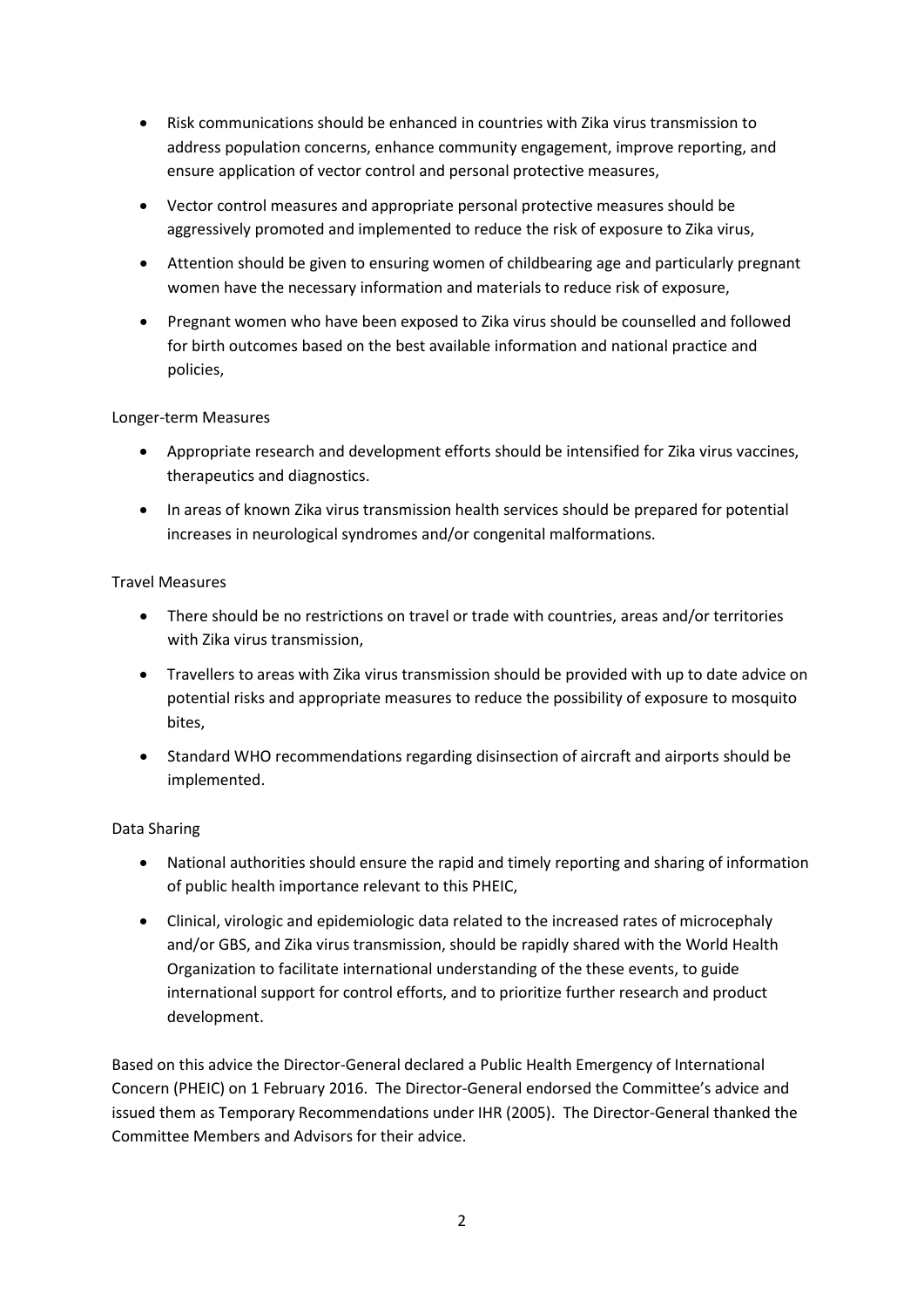# ジカウイルス感染症(ジカ熱)について

## 1 病原体

フラビウイルス科フラビウイルス属のジカウイルスによる蚊媒介感染症。

## 2 発生状況

日本では、海外で感染し帰国後発症する症例が2013年以降で3例。国内感染の報告はない。 海外では、アフリカ、アジア太平洋地域、中央・南アメリカで報告があり、2013年に仏領ポリネシアで 1万人を超 える流行があったほか、2015年5月以降、ブラジルなど中南米でも多数の患者が報告。

## 3 感染経路

- ウイルスを持ったネッタイシマカやヒトスジシマカに吸血されることでヒトへと感染。
- ヒト-ヒト間の感染は、胎児への垂直感染が確認されているが、一般的には稀。(極めて稀なケースとして、献血や 性交渉による感染の可能性が指摘されている。)
- 理論的には母乳を介した感染や臓器移植による感染の可能性があるが、実際の感染事例はない。

## 4 症状

デング熱やチクングニア熱ほど強い症状は示さないが、似た症状を示し、軽度の発熱(<38.5℃)、 頭痛、関節痛、発疹、結膜炎などが2~7日続く。死亡するケースはまれ。 潜伏期間は2~7日と言われており、デング熱等と同様、不顕性感染も報告されている。 ギランバレー症候群との関連や、妊娠中に感染した場合に、胎児に影響(小頭症との関連)する 可能性が指摘されている。

## 5 治療

特異的な治療法はなく対症療法が主体。

6 予防法

蚊との接触をさけること。ワクチンはない。



ジカ熱の症状 (出典:国立国際医療研究センター)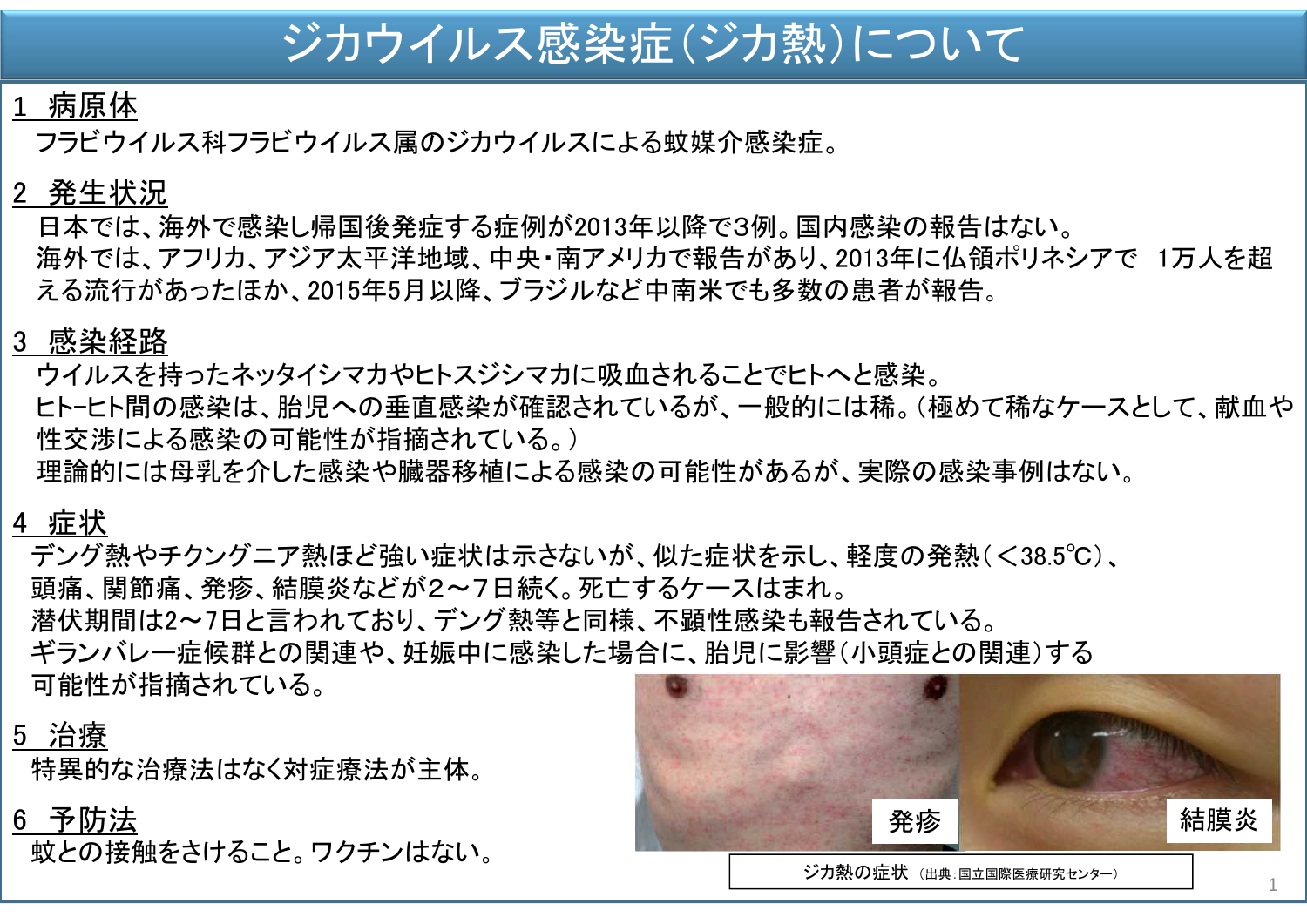# アメリカ大陸における国内感染事例のあった 国または地域(2015年-2016年)

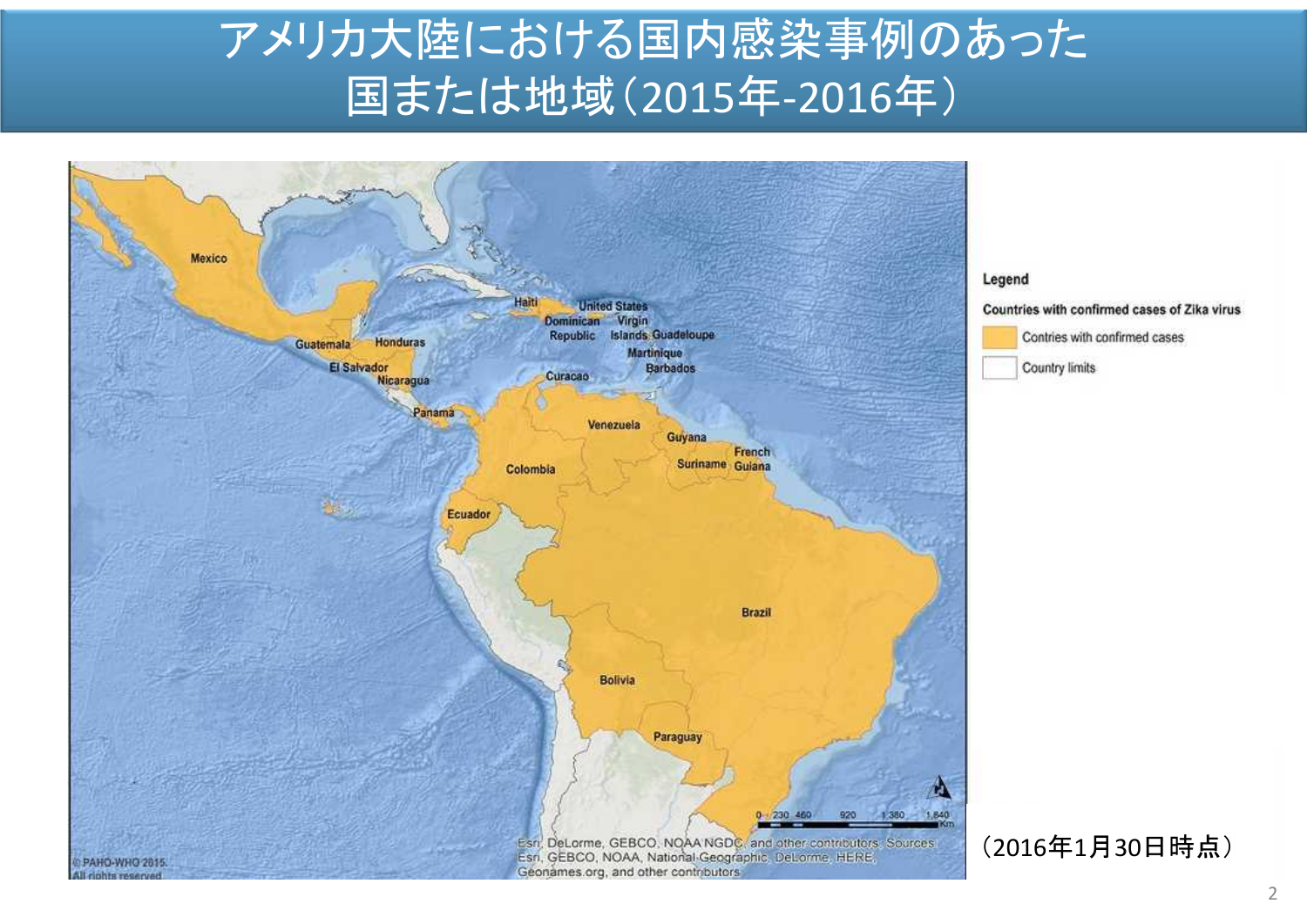# 諸外国・国際機関の対応

## <ブラジル>

・2015年11月28日、保健省が小頭症の新生児からジカウイルスRNAを検出したとして、 ジカ熱と小頭症との関連の可能性について発表。

## <米国>

・1月15日、CDCの検査で、ブラジルで小頭症で死亡した胎児の脳組織その他からジカウ イルスが検出されたため、詳細な調査結果が出るまで、CDCが流行地域への妊婦の渡航 を控えるよう警告を発出。

・1月26日、法定の届出感染症に指定。

<ECDC(欧州疾病対策センター)>

・1月21日、妊婦・妊娠予定の女性に対して、流行地域への渡航を控えることを推奨。

<WHO>

- ・1月17日、妊婦に対して十分な防蚊対策を推奨。(渡航に関して言及なし。) また、ギラン・バレー症候群を含む神経症状に対して注意喚起を実施。
- ・1月24日、カナダとチリを除いた南北アメリカ大陸全域に拡大する可能性を指摘。
- ・2月1日、緊急委員会を開催し、小頭症及び神経障害の多発について「PHEIC(国際的に 懸念される公衆の保健上の緊急事態)」 に該当すると宣言。